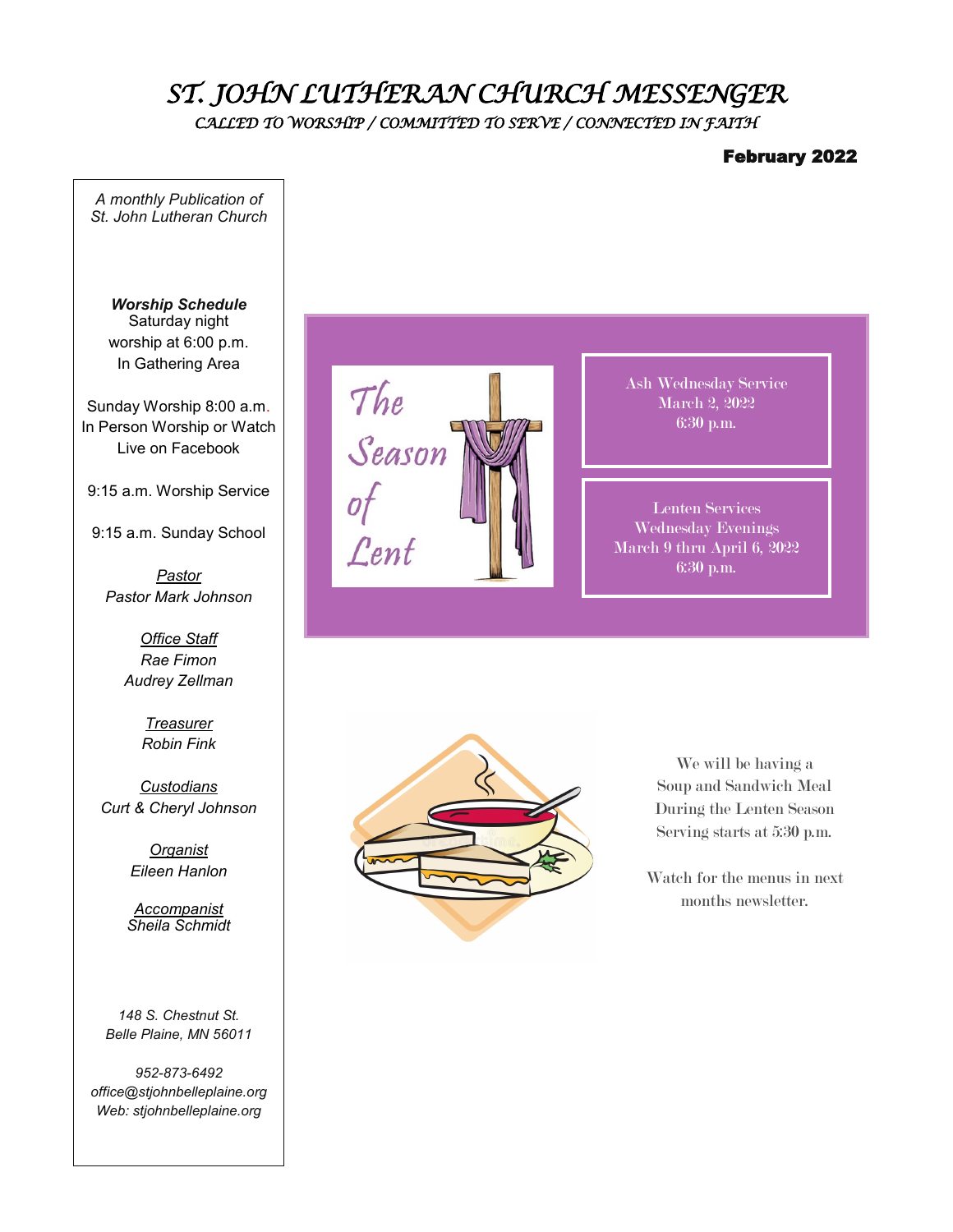## From Pastor Mark

- *Ps. 131: But I have stilled and quieted my soul, like a child quieted at it's mother's breast; like a child that is quieted is my soul*
- *Ps. 46:10: Be still, and know that I am God...*
- *I Kings 19:12 ...And after the fire a sound of sheer silence. And when Elijah heard it, he wrapped his mantle about his face...*
- *Genesis 2:7 Then the Lord God formed man out of the dust of the ground and breathed the breath of life into his nostrils...*

Contemplative Prayer. What is it? When we think about prayer, we often have the idea that prayer is talking to God. And it certainly is that. I know that, sometimes, when I am praying with someone and ask if they would like to pray it is not too uncommon to hear, "I don't really know how." And I respond by saying, "Just talk to God as you would a friend. And you can be completely honest, because God already knows what is on your heart. And sometimes, that can be hurt and frustration and disappointment and anger. And it is O.K. to express those things as well. This is why I love the Psalms so much. They contain the full range of human emotion and expression, from the highest praise and adoration to the deepest despair and frustration. And the beautiful thing is if it's in our Bible and the Psalmist can say it and cry out to God and question and even complain, why can't we? God is big enough to take it. And God invites us to be open and honest with him and with where we are at in life. And, the good news is, God loves us anyway, right where we are, with the feelings we have right now, with all of our questions and doubts and uncertainties. God still loves us. And always will love us. God will love us, as the old hymn writer put it, with a love that will not let us go, no matter what, ever. And that is good news. That is very good news, indeed.

So, Contemplative Prayer. What is it? Well, if prayer is like talking to a friend, the other side of that is listening. While it is good to have a friend we can tell everything to, and share our deepest joys and our most earnest longings and our innermost thoughts, it is also good to be able to rest in the presence of a friend without anything having to be spoken and to know that we are held and loved in an abiding presence that goes beyond anything we can put into words.

We live in a busy world. And we live with busy thoughts. And more times than not our thoughts can be out in the future, consumed and anxious and even fretful about what hasn't happened yet. One elderly person was heard to say, "Some of the worst things in my life never happened!" Or, on the other hand, our thoughts can often be in the past, dwelling on and even brooding over things that are done. Rarely are we fully present to the present moment. I know that there are times when I am headed out the door and I give my wife a hug and I take a few steps toward leaving and I catch myself and come back and say, "Wait a minute. I need another hug. I was a ghost there. My body was present but my mind was someplace else. And I want to be here now, in your arms, with you in this moment, and feel your hug as it's happening to me."

This is where our body is a gift. While our minds are often wandering out in anticipation of the future or in reflection on things past, our body is stuck right here and now. Our body can't time travel. Our body is stuck in the good, old gift of this present moment while it is happening. And it is here that our body can be a great gift and guide to us as we seek to come into the Lord's presence in quietness in this present moment.

Contemplative prayer, in essence, is simply this; resting in the presence of God in the present moment. The Bible speaks of God as the One in whom "we live and move and have our being." Our breath is an anchor that is often used to get in touch with the present moment. Our breath is always happening in the present moment. Breath is a very spiritual principal. In Hebrew, the same word, 'ru'ah," is used for breath, wind and spirit. In the beginning, God formed a human from the dust of the ground and "breathed the breath of life" into that human, and that person stood up and became a living being.

Breath, then, is seen as a principal of life and spirit in the Bible. And simply sitting quietly and bringing our minds into an awareness of our breath as it is happening is a way to calm and still ourselves and center ourselves in the present moment. And, if we connect an awareness of God's presence to our breath, knowing that God dwells in the deepest part of ourselves, it can be helpful to quiet us and bring us down into a place of depth within ourselves where God is always present.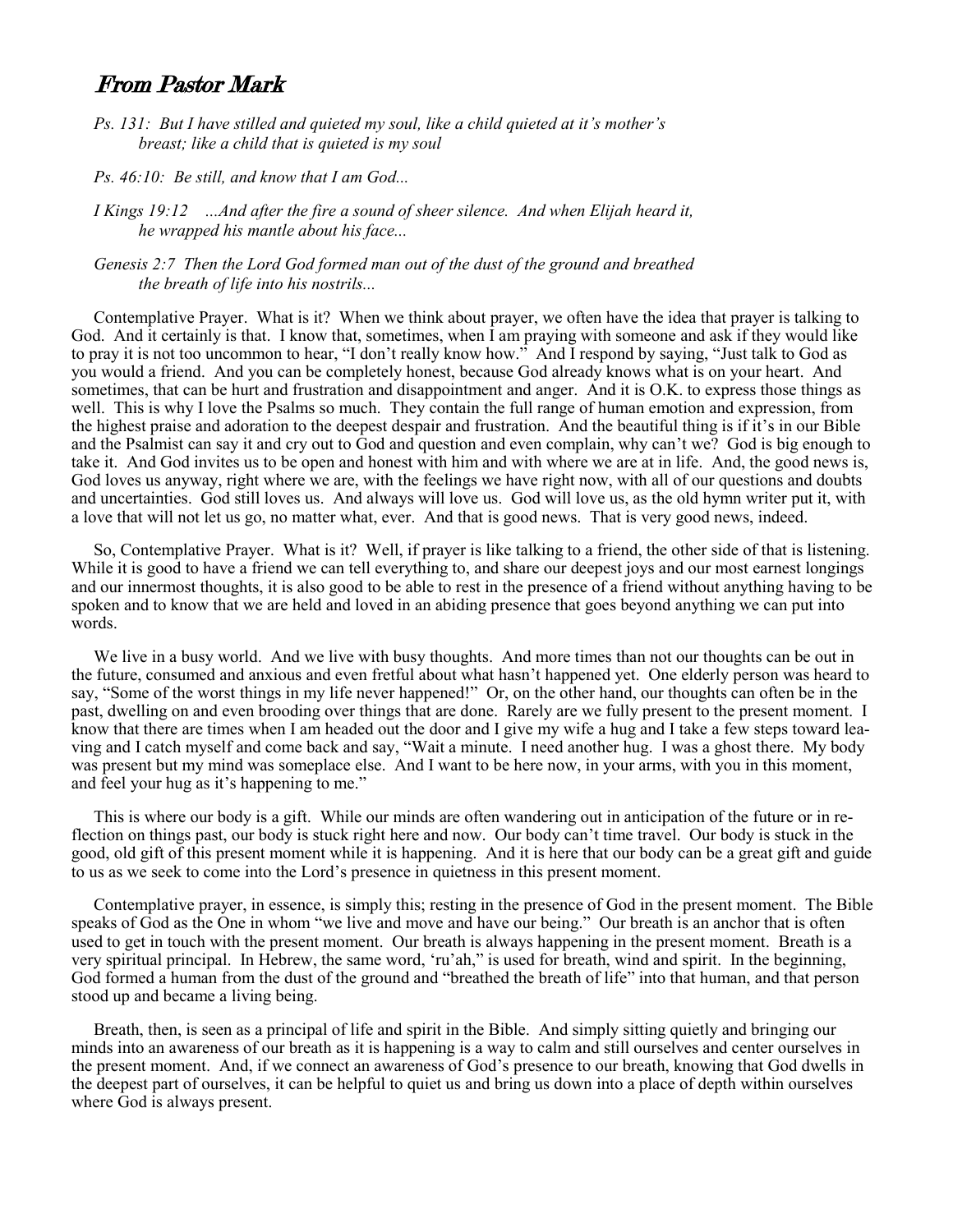Now, of course, if we try this, we quickly find that our thoughts are ever present. We can't simply turn them off. They wander into our heads unbidden. Old fears. Anxieties. Remembrances. Joys. Pain. A whole train of thinking. What do we do when we are sitting quietly and our thoughts begin to churn and pull us away from the present?

We simply notice our thought and quietly return our awareness to our breathing. We don't judge ourselves for having "failed" because this isn't about grading ourselves and, besides, judging ourselves is just another thought itself. Best to just notice the thought, and even say, "Oh, hello old worry," and let it drift right on through. Don't feed into it. Don't chase after it. Even if it is a good thought and something we want to remember. This is not the time and place for it. Let it go.

Of course, this is easier said than done. Our minds are chronically restless. Our minds are not used to sitting still. They often pull is in one direction or another. The tail wags the dog. So it takes time and patience and cultivation to begin to experience the fruits of contemplative prayer.

One way of centering ourselves and anchoring to our breath is to tie a quiet word to each breath. For example, with each inhalation saying "Trust" and with each exhalation saying "Release." I trust, with each breath, in the abiding presence of God holding me in this moment. And I release, with each breath, the anxieties and fears within me into God's hands. Quietly, with each breath, going deeper into trusting and releasing myself into God's presence.

Time takes on a different quality. A thirty minute television program seems to shoot by pretty quickly. Time in silence slows way down. Ten minutes may seem like half an hour. It's interesting how elastic time is to the quality of our experience.

The Bible passages at the beginning of this article form a backdrop to some of things I'm writing about here. From Genesis, we have the creation story of God breathing the breath of spirit into us. Elijah, in I Kings, has fled in fear for his life to Mount Sinai and there encounters storm and fire and earthquake. And after all these flashy things comes a sound of sheer silence. And then, Elijah hides his face and comes to the door of the cave he is in. In the stillness, he encounters the presence of God.

And, of course, the good old Psalms speak of stilling our soul, like a child resting in it's mother's presence, full and sated with the quiet oneness with it's mother. "Be still, and know that I am God..."

Life is busy. Our minds our busy. Our thoughts are busy. And, sometimes, they can get the best of us and wear us out. Times of quiet, times of contemplative prayer, times of prayer that is listening, being aware, anchoring to the gift of our breath and body, resting in the Lord's presence, "in whom we live and move and have our being" can have the restful effect of stepping off of the merry-go-round of ceaseless thinking, taking a break from the endless chain of thoughts that live up in our heads and giving us the gift of quietness and peace.

So, as we enter a new year, may you have Mary and Martha in your life. We need Martha, the busy sister, the one who puts her nose to the grindstone and gets things done. There is most certainly a place for Martha in our world and she is a blessing. But we also need balance. We need Mary too. We need times to simply sit quietly at the Lord's feet and bathe our spirits in his presence. Sometimes that means talking to him. St. Paul writes in Philippians 4: "Be anxious in nothing. The Lord is near. But in everything, by prayer and petition, together with thanksgiving, let your requests be made known to God. And the peace of God, that passes all understanding, will keep your hearts and your minds in Christ Jesus."

Absolutely. There is a place for offering up to the Lord our joys and thanksgivings and our needs and concerns, for letting our prayers go into God's hands, for trusting that God is there and is holding us and will not let us go. And then, there is also a place, as Paul writes in Romans 8, for those "sighs that are too deep for words," those things that go beyond our ability to say. Here we follow Mary. We sit in quiet, unspeaking adoration. We simply rest in God's presence, sinking below the surface waves of thoughts and feelings and words to the deep, quiet place within where the spirit of God dwells in our innermost being; the still point in the turning world.

Peace be with you - Pastor Mark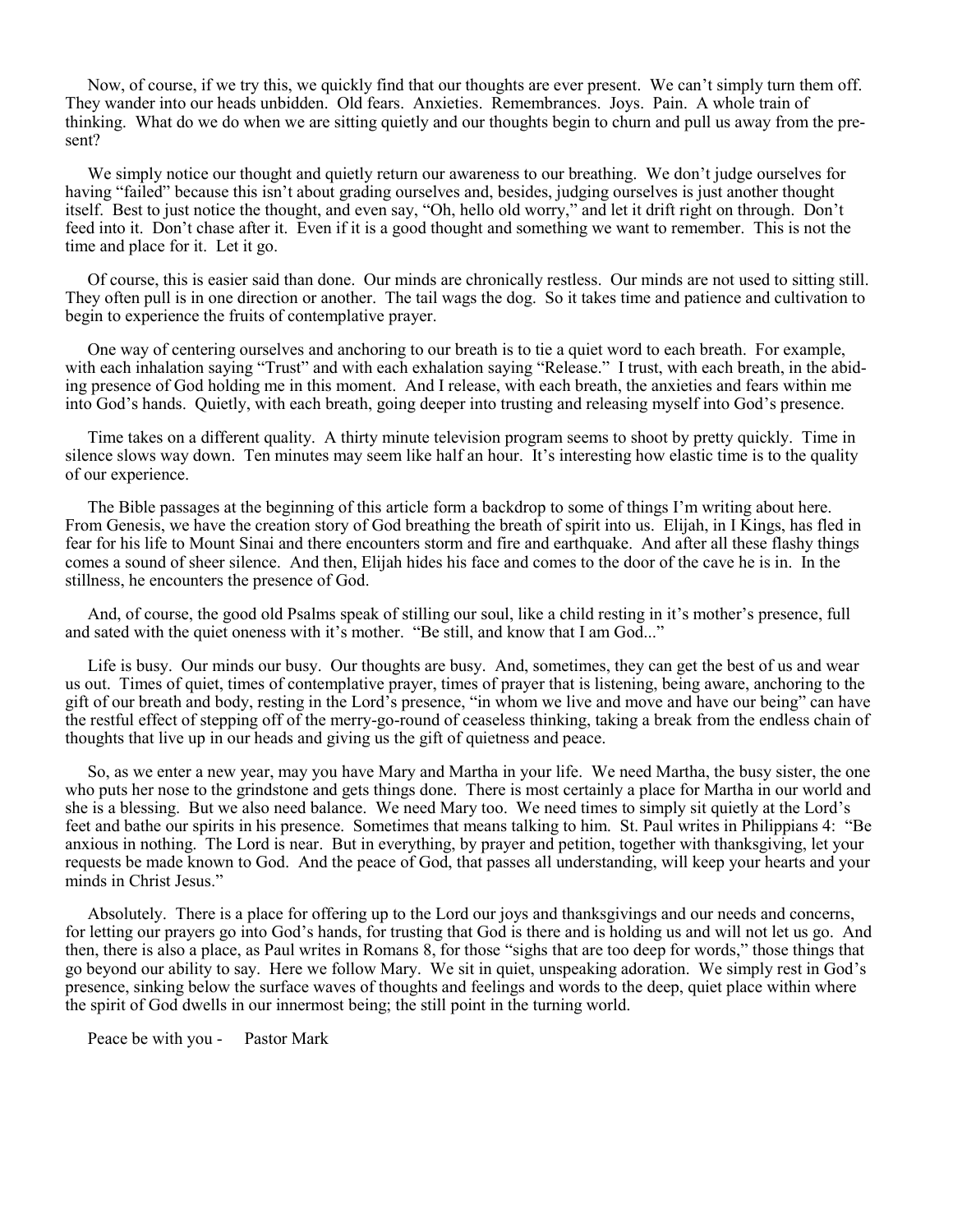### Unapproved St. John Lutheran Church Council Minutes January 13, 2022

President Albert Koepp called the meeting to order at 6:33 p.m.

## **Present:**

| X | <b>Pastor Mark</b> | Χ            | <b>Matt Stier</b> | Χ | Albert Koepp    | <b>Wendy Theis</b> |
|---|--------------------|--------------|-------------------|---|-----------------|--------------------|
| Χ | Angie Kahle        | $\checkmark$ | Robin Fink        | Χ | Jen Nagorski    | Sue Koenig         |
| X | Chris Zellman      |              | Steve Kelm        |   | <b>Ben Aust</b> | Chris Schultz      |
| X | Curt Johnson       | v            | Anne Herrmann     |   |                 |                    |

## **Opening Devotions:**

Pastor Mark shared a passage from Luke chapter 5 and an opening prayer.

## **Approval of Minutes:**

Members of Council reviewed the minutes from the December 16, 2021 Council Meeting*.* Motion was made, seconded and carried to approve the meeting minutes from December. Motion was made, seconded and carried to approve the agenda for January 13, 2022..

## **Pastor Mark's Report:**

We celebrated three Christmas Eve services this year, at 3:00, 5:00 and 7:00 p.m., with the choir singing at the two earlier services, and the attendance, while a little down from pre-pandemic levels, was quite good. We enjoyed a quiet week after the festivities and will now be beginning our new Sunday morning worship schedule with services at 8:00 and 9:15 a.m. and coffee time in between. I am looking forward to our new Sunday schedule. Live streaming of services resumes on January 9 after a brief hiatus for our volunteers.

We had an adult leaders meeting for Connect and Confirmation, discussing the year in review and looking forward to the year ahead. Things are going very well. We are working our way through the Bible this year, finishing up with the Old Testament and about to begin in the New Testament. Looking ahead, we made plans for a FMSC service project at the end of January and discussed the upcoming Lenten Season, including worship attendance with an adult mentor and worksheet. We also began discussion on hosting the upcoming Soup & Sandwich Suppers. In addition, information was also shared about Confirmation Camp this Summer for our seventh graders.

The office is very busy these days with preparations being made for the upcoming Annual Meeting on January 23, including gathering reports and information, finishing up financial reports, printing, assembly and mailing. One of our Confirmation small groups is planning to assemble the reports this year in preparation for mailing.

We continue to meet regularly as a staff for weekly calendar reviews and to discuss any pertinent items that are relevant for us all to be aware of, assigning tasks and following up on details, as needed. Monthly, we continue to meet with Curt and Cheryl to assure that we are aligned and coordinated on our building use needs for the coming month with such things as making sure doors are open, heat, table arrangements and other considerations, as needed. Between these regular meeting times we have a standing policy of being in communication with each other as events arise so we can all be informed in real time of them.

Regular and ongoing items include staff communication and coordination, congregational communication and correspondence, preparation and follow through for teaching and preaching, baptisms, weddings and funerals, visitation, etc. It has been a busy past year and I look forward to a blessed and productive year ahead as we continue to work together in our shared ministry.

## **Staff Reports:**

## **Custodial:**

Curt reported the needed furnace parts have not yet arrived and the rebates for the LED lighting have been applied for.

#### **Treasurer:**

Robin walked through the annual reports, confirmed the "Keep 'Em Dry" account has been closed out, and answered questions from Council members.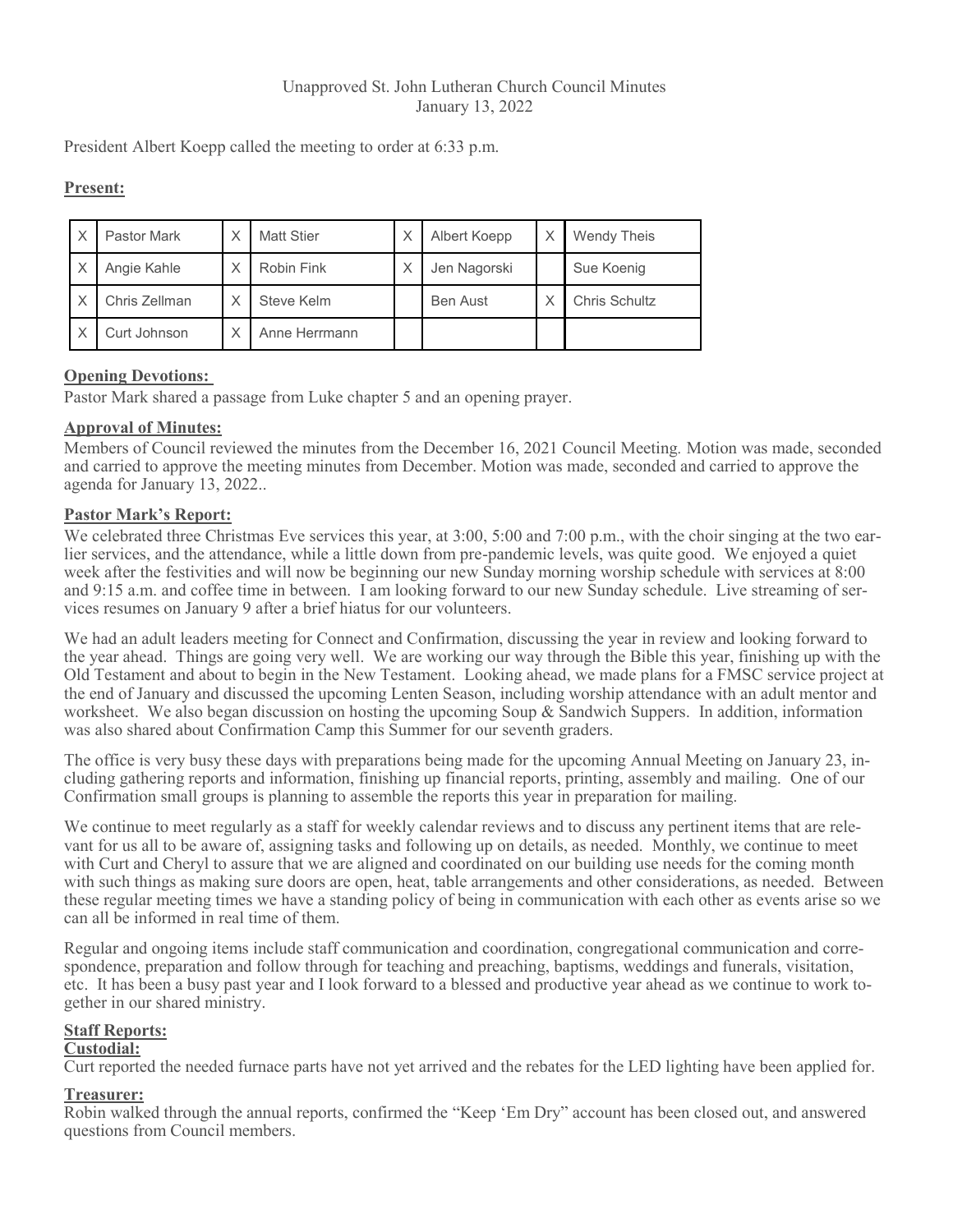## **Transfers:**

No Transfers in or out this month.

#### **Ongoing Business:**

Strategic Planning was tabled at this time. Loan Repayment was tabled at this time.

#### **New Business:**

Annual Meeting The Agenda for the Annual Meeting was reviewed. Council members must attend the Annual meeting. Coffee Hour will be hosted by the Council.

#### **Ministry Team Updates:**

Stewardship Committee - nothing new to report. Buildings and Grounds Committee - the diseased trees have been removed with the remaining trees being trimmed. Personnel Committee - nothing new to report. Children's Ministry Team - nothing new to report. Small Group/Faith Formation Committee - nothing new to report. Worship and Music Committee - nothing new to report. Technology and Communications Committee - nothing new to report.

Motion was made, seconded, and carried to adjourn at 7:48 p.m. Meeting was adjourned followed by the Lord's prayer.

Respectfully Submitted, Anne Herrmann, Secretary



## **February Children's Ministry Update**

We started January with lessons on "Simeon and Anna." In Luke 2: 22-38, Simeon and Anna were faithful Jews who had waited all their lives for the Messiah. At the Temple, they recognized Jesus as the Promised One. We learned how Jesus is a gift from God and He follows through with his promises. The last Sunday in January and in the month of February, children will learn all about the "Woman at the Well" and the "Wedding at Cana."

Thank you to all the Sunday School teachers who volunteered to keep our children entertained in the youth room during the annual meeting on January 23rd, so that parents and other teachers were able to attend. In place of regular Sunday School classes, the children enjoyed crafts, a movie, and a snack during the meeting.

#### **Upcoming Dates: Sunday, February 20th: NO CLASS**

#### **Connect Update**

Connect classes met twice in the month of January and learned about Kings. Our Reading was 1 Samuel 8:4-22. With such a large group of kids in Connect, we have decided to break into 3 smaller groups and rotate through the bible lesson, an activity and small group time. It is going very well having smaller more focused groups. Wednesday, January 26th was our 2nd service project at Feed My Starving Children. Thank you to the parents that volunteered to chaperone. If you have not attended with your child yet, please consider volunteering next time. It is a fun and rewarding experience with our youth at St. John!

Connect will meet every Wednesday through the month of February and will NOT meet on Ash Wednesday, March 2nd through Easter. In place of regular classes, students are expected to attend the Wednesday Evening Lenten Services with their family and/or classmates and fill out family worship sheets. There will be no regular class or pizza for Connect students during the season of Lent (March 2nd - April 13th). We will resume classes on April 20th. Remember that Lenten service worship sheets **DO NOT** count towards sermon notes. Students are still expected to regularly attend Saturday or Sunday services and submit sermon notes. Each Connect student should have 10 sermon notes completed by the end of this year's classes on May 4th.

Peace, The Children's Ministry Team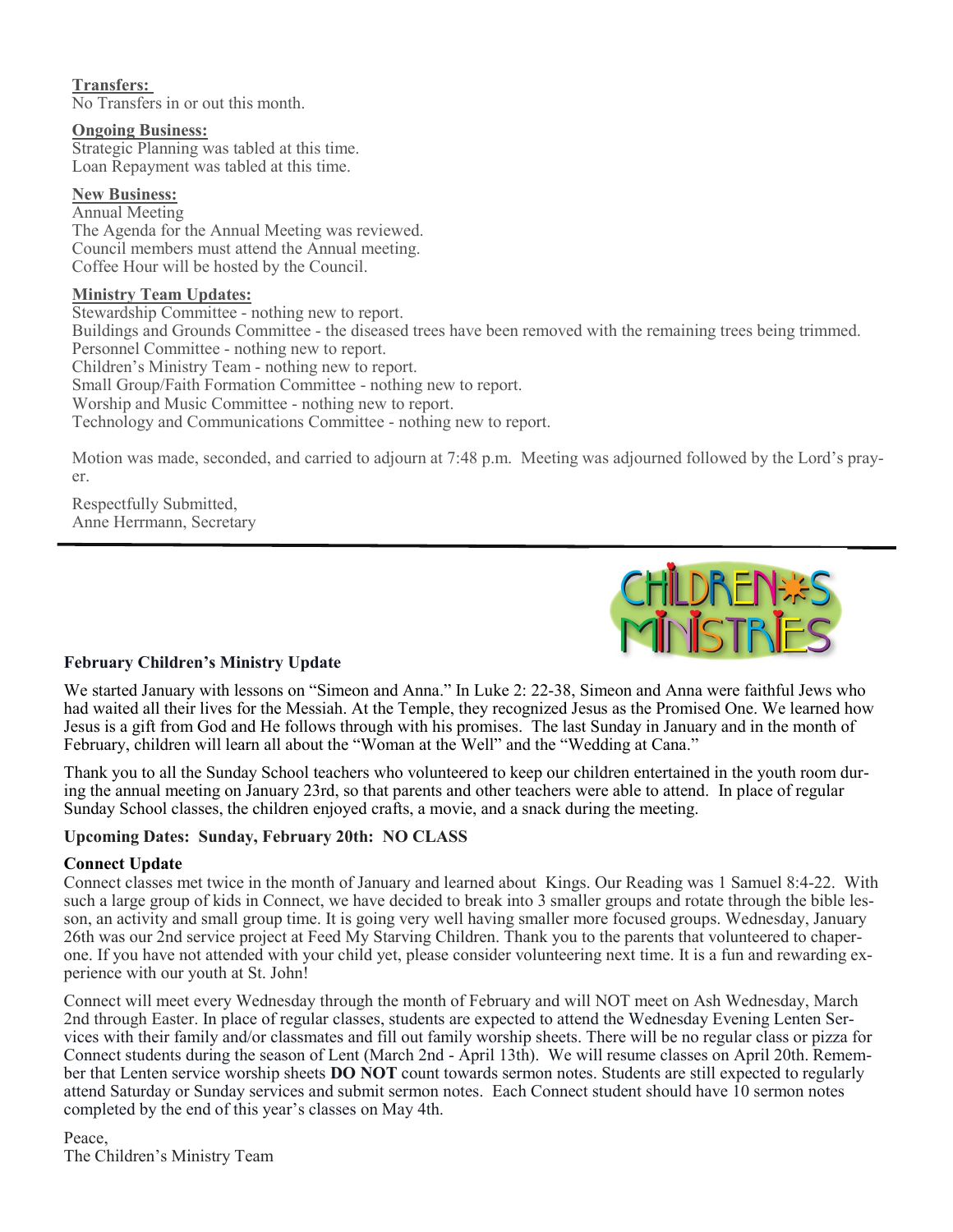|               | Saturday<br>Friday | Beh<br>持 | Related at Johnson<br><b>Joanne Minsick</b><br>Alexis Edberg<br>Cheryl Flyen<br>Zoe Otting<br>Connor Vycini<br>Graham Wendt<br>Mikayla Olson<br>Marci Kiewel |     | Lavoune Moore<br>Derek Hoffman<br>Alissa Henning<br>Larry Schmidt<br>Angela Kahle<br>Jacob Olson<br>Delores Merkley<br>Karen Bessel | jaa ji   | Michael Ritsch<br>Dale Mercado<br>Jacob Koepp<br>MaryAm Komst<br>William Costello<br>Crosby Carlson<br><b>Savannah Berg</b> | is:I<br>圖                  | Becca Schwichtenberg<br>Jason Thompet<br>Sue Steinhagen<br>Tyler Gruhn<br><b>Sven Berg</b><br>Jonathan Vinkemeier<br>Charles Koepp          |
|---------------|--------------------|----------|--------------------------------------------------------------------------------------------------------------------------------------------------------------|-----|-------------------------------------------------------------------------------------------------------------------------------------|----------|-----------------------------------------------------------------------------------------------------------------------------|----------------------------|---------------------------------------------------------------------------------------------------------------------------------------------|
|               | Thursday           |          | Austin Oldenburg<br><b>Brook Paylicek</b><br>Filissa Moonen<br>Aliverna Laabs<br>Mark Sterage<br>Dave Menke<br>Mary Law                                      | Ξ   | Tucker Kritzman<br>Luke Luskey<br>Bryn Davis                                                                                        | TF-      | Nick Davis<br>Josh Schultz                                                                                                  | 圖                          | Pamela Koepp<br>March Boblitt<br>Allan Schulz<br>Brian Falsey                                                                               |
| Ê             | Wednesday          | jтi      | Linda Schwichtenberg<br>Luella Bromaghim<br>Cassidy Burkman<br>Deborah Hagen<br>Myna Bratsch<br>Josie Schmidt<br>Rich Martin<br>Robin Fink                   | ä.  | Elizabeth Komst-<br>Marty Siemon<br>Kopesky                                                                                         | ie)<br>! | Dominic Vectoring<br>Kathy Stauffasher<br>Wade Holm                                                                         | i gru<br>1974              |                                                                                                                                             |
|               | $\frac{1}{2}$<br>ĕ |          |                                                                                                                                                              | 66  | Siemon<br>imperos.<br>Maddie Fors<br>MeKayle<br>Sherrie S                                                                           | þ        | Falle Azkelmann<br>Maria Jonasco<br>Leals Schaefer<br>Aiden Koepp<br>Evan Koepp                                             | hi.<br>j<br>j              | Baylen Anderson<br>Weiland<br>Beverly Stier<br>Thomas                                                                                       |
|               | Monday             |          |                                                                                                                                                              | UT- | <b>Brent Schwichtenberg</b><br>Lymne Jeunssen<br>Amara Smith<br>Kim Koepp                                                           | ist<br>I |                                                                                                                             | i mi                       | 闟<br>Evan Muchlenhardt<br>Benjamin Hagen<br>Beauett Londin<br>Zachary Tracy                                                                 |
| February 2022 | Sunday<br>l        |          |                                                                                                                                                              | ø   | Katherine Wernserskirchen<br>Carsen Ladd<br>Jane Baker                                                                              | ier<br>F | Country Eppen<br>Sharoo Schutz<br>Sydney Fors                                                                               | $\left[\frac{m}{m}\right]$ | ħ<br>McKenzie Koep<br>Sydney Paulszo<br>Eva Thandson<br><b>Brian Schmidt</b><br>Jacob Siemes<br>Dennis Aretz<br>Compie Haas<br>Ally Schultz |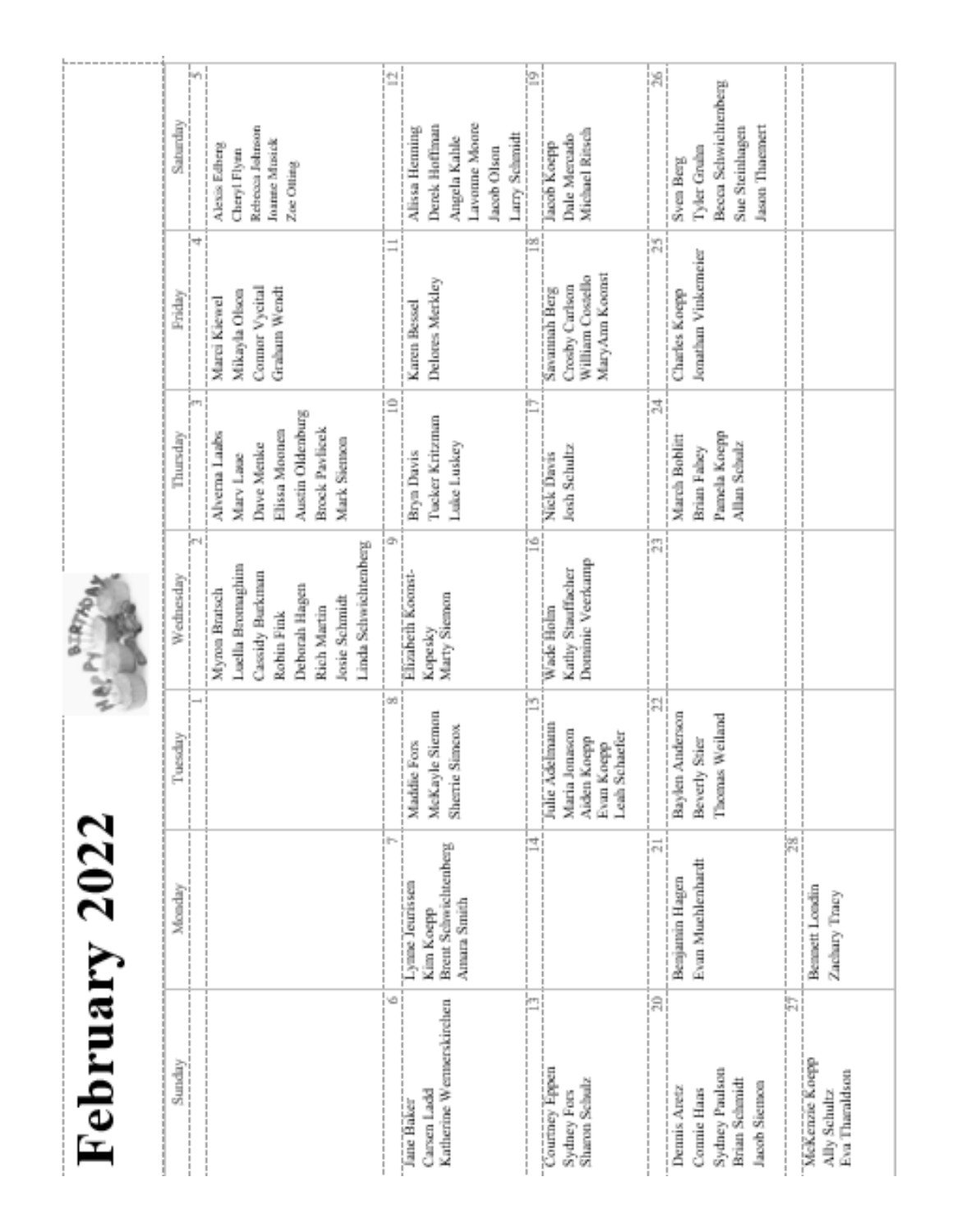| $\zeta$     |
|-------------|
|             |
| ¢           |
| í<br>Į<br>ī |
| ţ           |
|             |

| Sunday                                                                               | Monday                  | uesday<br>ē                                                      | Wednesday                                                                                                                           | Thursday                 | Friday | Saturday                             |
|--------------------------------------------------------------------------------------|-------------------------|------------------------------------------------------------------|-------------------------------------------------------------------------------------------------------------------------------------|--------------------------|--------|--------------------------------------|
|                                                                                      |                         | -                                                                | cЧ                                                                                                                                  | em                       | ÷      | ١'n                                  |
|                                                                                      |                         | 11 Lutheran Home<br>1:30pm Kingsway<br><b>Service</b><br>Service | Connect/Confirmation<br>6:30pm Adult Choir<br>5:30pm Pizza<br>$_{\rm 6~\mu m}$                                                      |                          |        | 6 pm Worship Service                 |
| κò                                                                                   | p.                      | 69.                                                              | Œ,                                                                                                                                  | ្ទ                       | ∃      | 9                                    |
| 8 & 9:15 Worship Services<br>9:15 Smalay School<br>2pm Girl Scouts                   | 6:30pm Boy Scouts       |                                                                  | Student Council meeting<br>Connect/Confirmation<br>6:30pm Adult Choir<br>Techos distribution<br>5.30pm Pizza<br>$_{6\,\mathrm{fm}}$ |                          |        | 3 pm Wedding<br>6 pm Worship Service |
| n                                                                                    | 古                       | 雪                                                                | ≌                                                                                                                                   | ∍                        | ≌      | $\mathbb{Z}$                         |
| 8 & 9:15 Worship Services<br>9:15 Sunday School<br>8:50 Council Executive<br>meeting | 6:30pm Boy Scouts       |                                                                  | Connect/Confirmation<br>6:30pm Adult Clour<br>5:30pm Pizza<br>$6\ \mathrm{mm}$                                                      | 6:30pm Church<br>Council |        | 6 pm Worship Service                 |
| S                                                                                    | $\overline{\mathbb{Z}}$ | 얿                                                                | 중                                                                                                                                   | 表                        | 罰      | 曾                                    |
| 8 & 9:15 Worship Services                                                            | 630pm Boy Scouts        |                                                                  | 6:30pm Adult Choir<br>6 pm Confirmation<br><b>Service Project</b><br>6 pm Connect<br>5:30pm Pizza                                   |                          |        | 2 pm Wedding<br>6 pm Worship Service |
| Р,                                                                                   | 8                       |                                                                  |                                                                                                                                     |                          |        |                                      |
| 9 & 9:15 Worship Services<br>9:15 Smidsy School                                      | 6:30pm Boy Scouts       |                                                                  |                                                                                                                                     |                          |        |                                      |